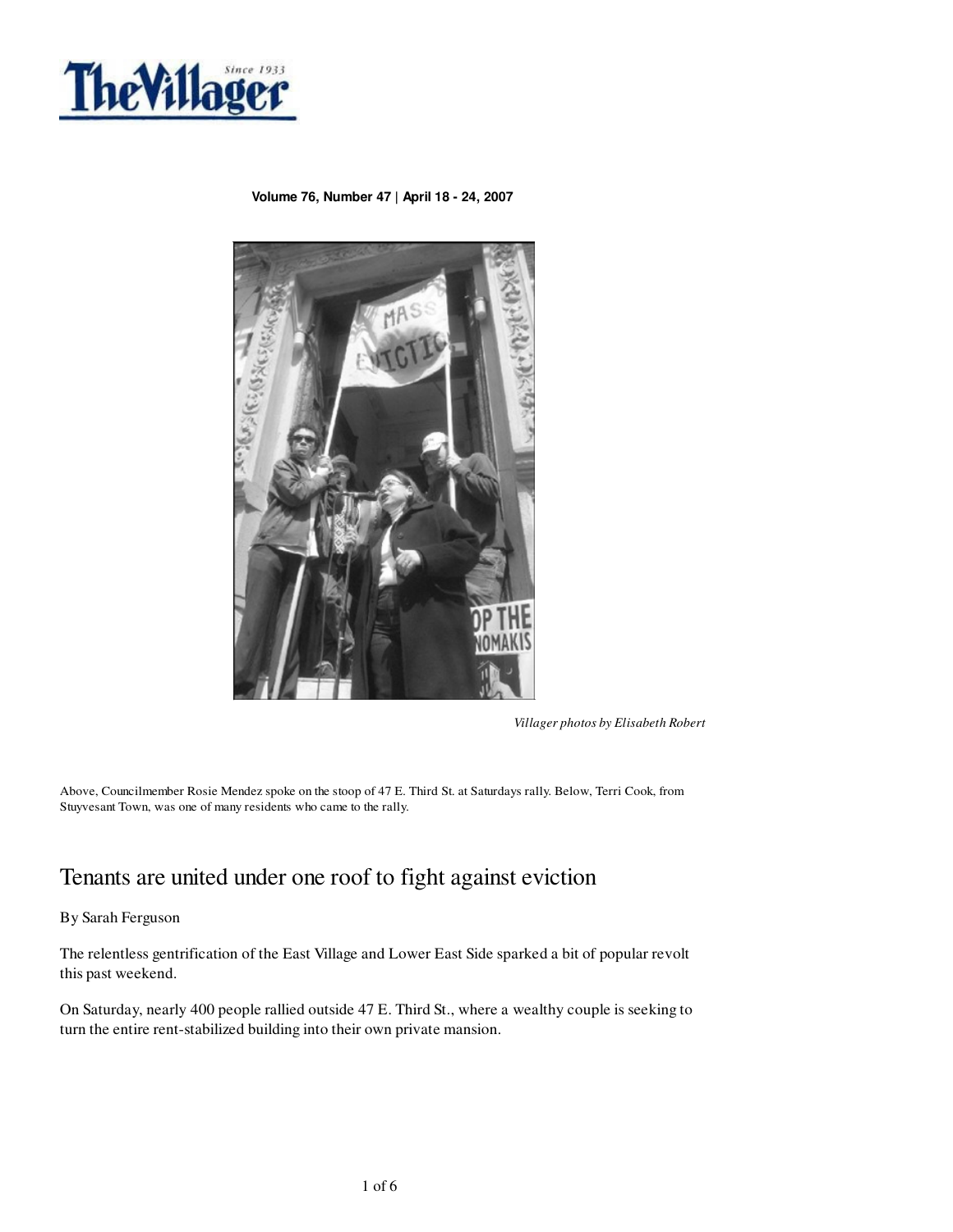

People cheered from inside police barricades set up on both sides of the block, as politicians lined up to denounce the new owners, Alistair and Catherine Economakis, for attempting to use the so-called owner-occupancy provision to take over the entire building.

Many fear that if the Economakis couple succeeds in emptying 47 E. Third, it will pave the way for similar mass evictions across the city, as new wealth fuels new standards of greed.

We will not be moved! declared Rosie Mendez, the East Village councilmember, speaking out, she said, as both an elected official and a neighbor of the tenants on E. Third, some of whom have lived in the building for 30 years.

When no one wanted to live in this community, we stayed here. We made the community what it is today, Mendez said, her voice rising in indignation. Now, everybody wants to live here, and you know what? You can join us, but you can't get rid of us!

As Mendez spoke, musicians were staging a sit-in at the Downtown music club Tonic on Norfolk St. to protest its closing in the face of rent hikes that the clubs managers say they could no longer bear.

Saturday's simultaneous protests were indicative of the outrage felt by longtime residents who fear their culture and homes are being sacrificed to the whims of the market.

There's definitely a feeling that this neighborhood is under siege, said Steve Herrick, director of the Cooper Square Committee, which helped organize the rally on E. Third St., which drew tenant advocates from across the city. People see if these tenants here lose, its going to open the door for other building owners to do the same thing.

The fight at 47 E. Third took on new urgency in February when the Appellate Division of New York State Supreme Court ruled that there is no limit to the number of apartments an owner can take over for personal use in a rent-regulated building.

State law says owners may take over one or more units for personal habitation, and the Appellate Division found that one or more could just as well mean all the apartments in a building, just as long as the owner proves his or her good faith intention to actually live there.

The tenants are now seeking to appeal that ruling to the Court of Appeals, the states highest court, though there is no guarantee that the court will hear the case.

State and city lawmakers are now urging Governor Eliot Spitzer, Attorney General Andrew Cuomo and the State Division of Housing and Community Renewal to intervene.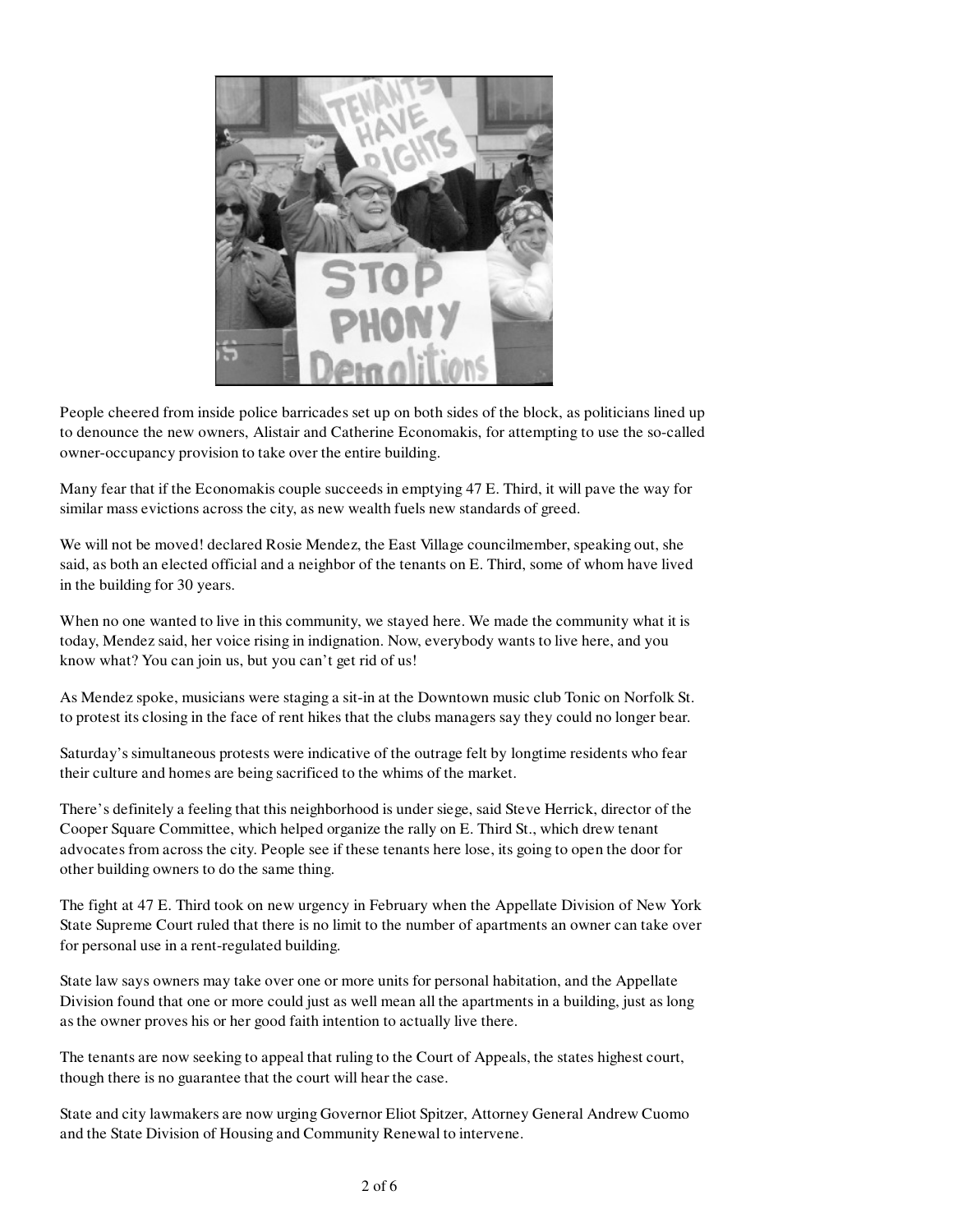Earlier this month, 28 state and city legislators sent a letter to Cuomo former secretary of the federal Department of Housing and Urban Development warning that the Appellate Divisions dreadful ruling at 47 E. Third could undermine D.H.C.R.s ability to enforce the states Rent Stabilization Law and Code.

Its just a cheap shortcut to getting a townhouse, said Bethany Jankunis, chief of staff to Assembly member Deborah Glick, who initiated the letter. It's much cheaper to buy a rent-stabilized building and convert it into your own private townhouse than it is go out and buy one, Jankunis noted.

For many, the battle at 47 E. Third has become a symbol of the broader assault on tenant protections in New York City, as landlords step up luxury conversions, and once-sacrosanct middle-class complexes like Stuyvesant Town and Peter Cooper Village go up for sale.

Outside 47 E. Third, the elected officials were preaching to the converted.

I'm here even though I don't represent here, because what's going on on this block is the same trend and pattern of abuse that's going on all over this city, said State Senator Liz Krueger, whose district covers from Gramercy Park to the Upper East Side.

Krueger made a familiar plea for the repeal of the Urstadt Law, which gives legislators in Albany authority over the city's rent regulations.

With a new governor in office and the State Senate just two seats away from a Democratic majority, enacting such a repeal might finally be possible, Krueger noted.

She was followed by Manhattan Borough President Scott Stringer, who urged the passage of a statewide affordable housing bond act, along with tougher inclusionary zoning rules, to ensure that all these big towers going up in the neighborhood come with a bigger quotient of low-income housing and community services.

I'm getting a little tired of landlords using personal-use exemptions as a way of throwing people out of this city, Stringer added, speaking of the situation at 47 E. Third. Its not personal use. Its personnel eviction, and we all know it.

## **Widespread problem**

And its not just happening in Manhattan. Dave Powell, an organizer with the Fifth Avenue Committee in Brooklyn, told the crowd of a similar owner-occupancy case at 533 Bergen St., where four families are facing eviction by a young couple with two children who want to make the entire eight-unit building their home.

Other landlords are employing multiple tools to empty out rent-regulated buildings. At 345 E. Fifth St., Steve Chabra is one of four remaining tenants fighting to block owner Steven Croman from pursuing a so-called phony demolition case to oust them.

The Rent Stabilization Law allows an owner to cancel the leases of rent-regulated tenants if he intends to demolish the entire building. But in 2002, state officials at D.H.C.R. redefined demolition to include gut renovation of the interior apartments throwing open the door for luxury conversions as a means to decontrol.

At 345 E. Fifth, Croman is seeking to convert 14 tiny studio and railroad apartments into seven luxury rentals. He has also added a sixth-floor duplex and penthouse replete with libraries, balconies and multiple bathrooms.

The annual rent will be higher than the salary of many a New York family. Who can afford to live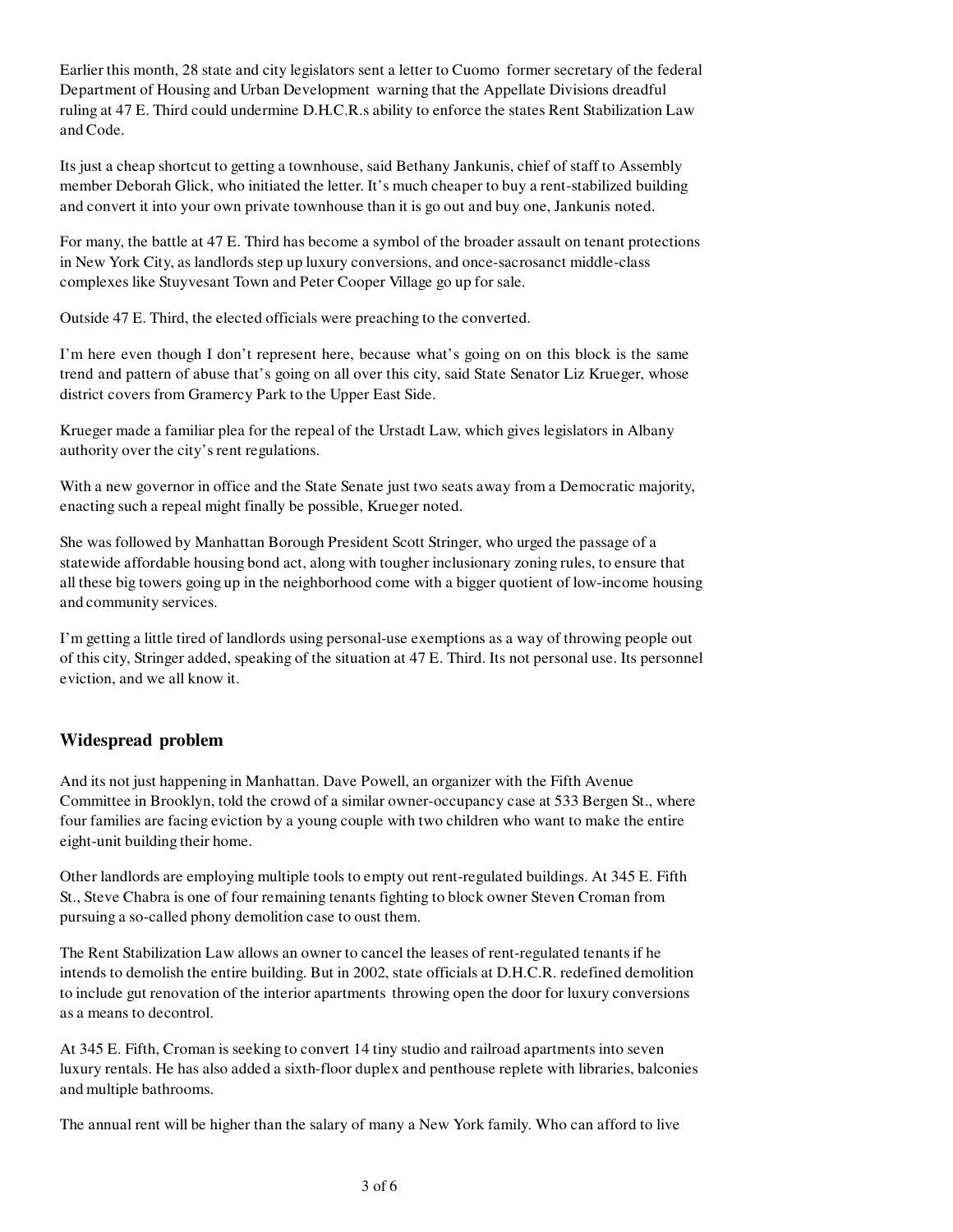here? Chabra demanded.

(Croman, Chabra noted, has already effectively used the owner occupancy provision to empty a 23-unit building on E. 72nd St. by claiming he and his extended family plan to live there. All of the tenants there took buyouts.)

The whole world is watching, New York, as you evict us with deceit and trickery and loopholes, Chabra charged. Evicting an entire class of society is not just, and its not right.

"Save the tenements, and fight the mansions!," he shouted to boisterous cheers from the crowd.

At nearby 515 E. Fifth St., tenant Monty Schapiro just succeeded in fending off a SLAPP (Strategic Lawsuit Against Public Participation) suit filed by his landlord, Ben Shaoul, who initially tried to use D.H.C.R.s substantial demolition clause to evict tenants there.

Shaoul later withdrew his demolition application with D.H.C.R., though Schapiro says the extensive interior renovations Shaoul undertook throughout the building have become another means to harass out the tenants.

City records show that the buildings ownership entity, 515 E. Fifth St. LLC, has accrued more than \$40,000 in violations since the work began. Schapiro and the other tenants are now demanding that the city rescind approval for the sixth-floor extension and luxury penthouse that Shaoul added, which they say exceeds the blocks current zoning.

Schapiro says Shaoul sued him because of the complaints he made to D.H.C.R., the buildings department and Community Board 3, which culminated in a walkthrough inspection of the building with Stringer, Mendez and other city officials last May.

Steve Solomon, a spokesperson for Shaoul and his company, Magnum Management, said the company felt harassed by Schapiro's complaints but agreed to settle the SLAPP suit.

Solomon denied the penthouse was illegal, saying it was filed in the same way dozens of vertical extensions are done in this city.

He said Magnum was working closely with H.P.D. [the Department of Housing Preservation and Development] to resolve the outstanding violations to everyone's satisfaction, and added that the complaints were symptomatic of every tenant group undergoing renovation and conversion in the city.

That's what worries Schapiro. At the rally, he called for the creation of a citywide tenants union to demand better protections from both D.H.C.R. and the city's Department of Buildings.

Affordable housing is not a tax incentive for developers, Schapiro said. Its a basic human right!

## **Stuy Town rally**

In a similar vein, Mendez and longtime tenant organizer Michael McKee announced plans for a big "Hands across Stuyvesant Town" demonstration on May 23 to protest rent hikes at the complex, which was sold last fall for \$5.4 billion, and which is now 30 percent market rate. The protest marks the launch of a "New York Is Our Home!" campaign backed by tenant groups, labor unions and the Working Families Party.

Its not just rent-regulated housing that's under threat, McKee told the crowd. Its every piece of affordable housing we have.

Miriam Garcia, who has lived at 47 E. Third for 30 years and raised two sons there, spoke of the strain of fighting a nearly four-year eviction battle.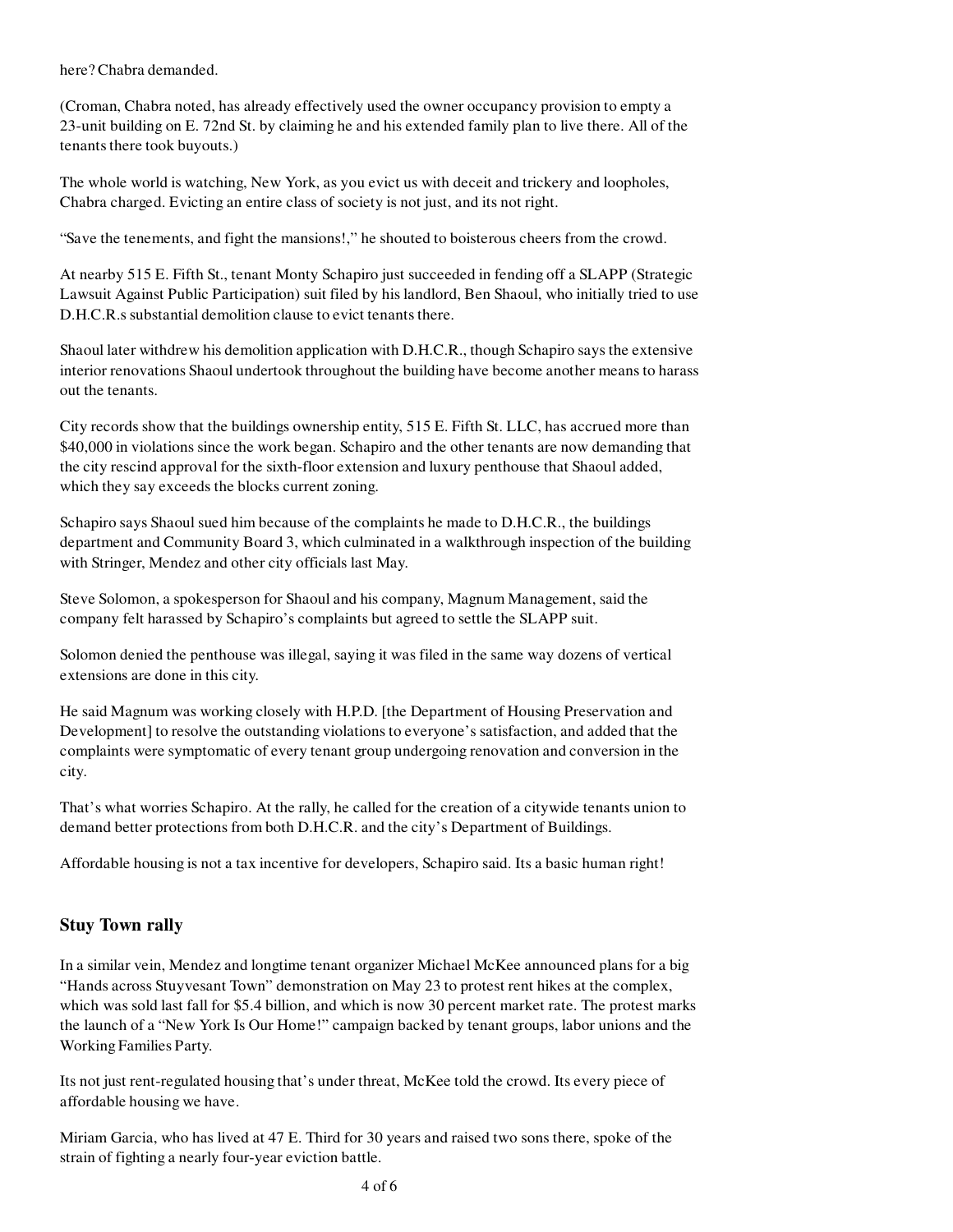Since the Economakis clan took over the property, five tenants have taken undisclosed settlements and one died, allowing the Economakises to combine six empty apartments into a duplex and triplex. Alistair and Catherine Economakis and their two children and nanny are slated to move in later this month.

"We saved the neighborhood because of our hard work, and this is the thanks we get?" asked Garcia, who works as a teacher's assistant for children with special needs. My older son is disabled and lives with me, Garcia said. He tells me, Mom, I don't want to be homeless. If I lose my home, where am I going to go?

How can they put profits before people? Garcia demanded.

### **Web site spins story**

As Garcia spoke, a pair of young women distributed counter-leaflets entitled 47 East 3rd Street: Be Informed!

The leaflets, penned by Alistair Economakis, purported to present the facts behind his family's legal case, echoing a Web site (www.economakis.com) Economakis recently created entitled The Other Side of the Story: 47 East 3rd Street.

On the Web site, Economakis lays out his vision to create a home for his children, where they can thrive, learn and co-habit together for years to come in the heart of New York City, similar to the extended-family arrangement that he currently shares at his wife's family brownstone in Brooklyn.

Economakis says the tenants at 47 E. Third have ignored repeated efforts to reconcile the matter amicably through buyouts and offers to relocate them to suitable apartments in the neighborhood.

Specifically, his fact sheet claims that a year ago, he offered to allow six of the remaining nine rentstabilized tenants to remain if three others agreed to move out, so that Economakises could unify the two separate living spaces they have thus far carved out in the building.

Economakis says he offered the three tenants comparable apartments in the neighborhood at the same rent the tenants were paying with rent-stabilized protections and/or financial compensation.

Nobody would be worse off; they'd probably be better off, Economakis explained to The Villager. They'd be in better apartments.

But Economakis would not say if that offer was still on the table. In fact, the two letters sent by his attorneys last June did not say anything about relocating the three tenants, and only pledged to arrive at a mutually acceptable financial settlement.

The letters also warned that the offer would expire in two weeks if the tenants did not move to settle immediately, even though one of the tenants being asked to move was out of the country at the time.

Economakis would not say whether he was willing to revive the offer. The remaining tenants call his claims duplicitous and say they've never been offered more than \$20,000 apiece, which at this stage would barely compensate them for their legal fees. (For the tenants' side of the story, see their Web site, www.47e3.org.)

We're not interested in negotiating away our homes to them, said Barry Paddock, who has lived in the building for 15 years. We think there's a legal principle at stake here that's important for everybody.

Economakis declined to specify any settlement amounts he's offered or to say what he felt would be reasonable. But he insists he's fighting for principle, too.